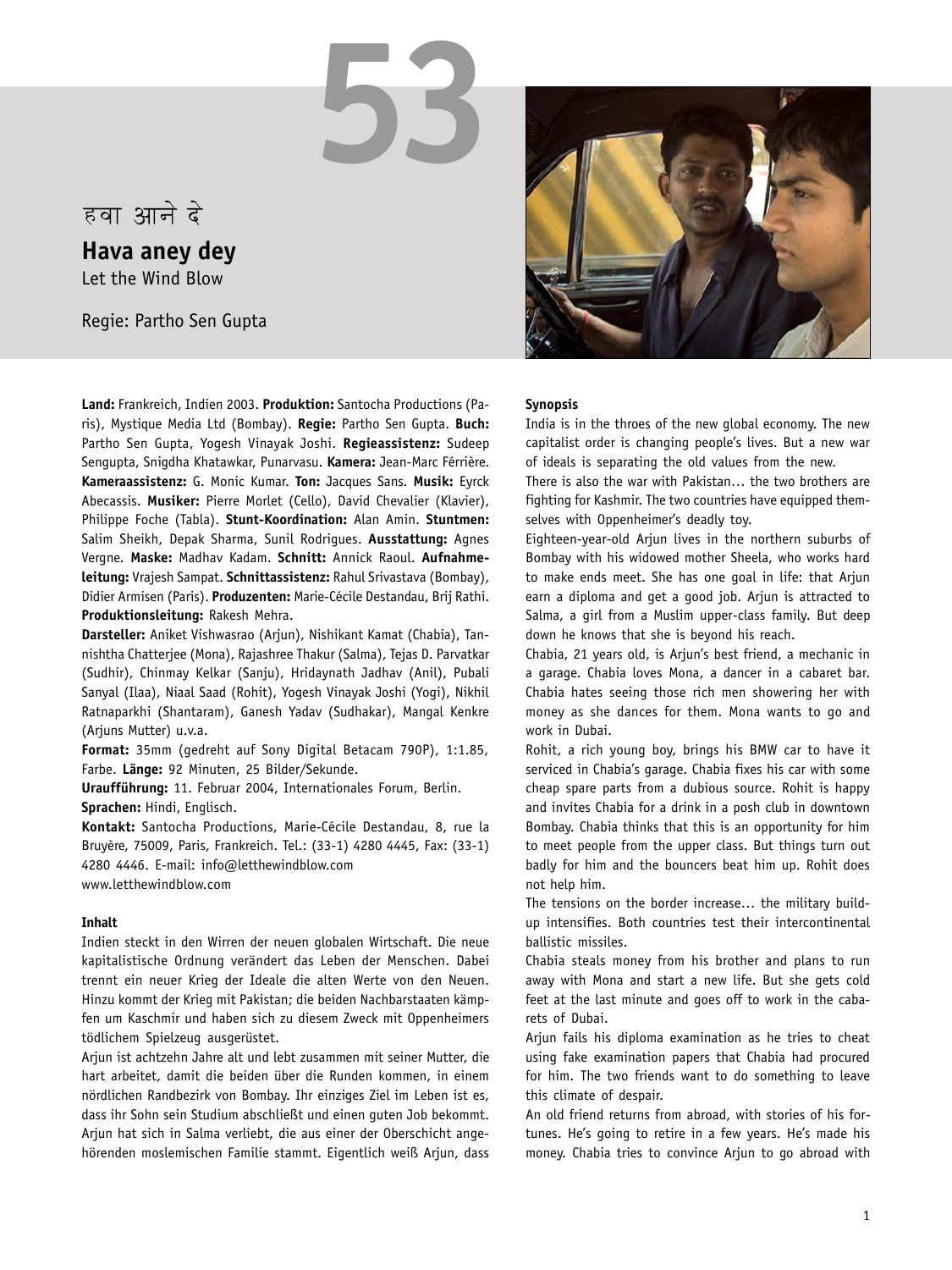sie für ihn unerreichbar ist. Chabia ist einundzwanzig Jahre alt und Arjuns bester Freund. Er arbeitet als Mechaniker in einer Autowerkstatt. Chabia liebt Mona, die ihr Geld als Tänzerin in einem Nachtclub verdient. Er hasst es zu beobachten, wie die reichen Barbesucher Mona mit Geld überschütten, wenn sie für sie tanzt. Mona selbst möchte nach Dubai, um dort zu arbeiten.

Eines Tages bringt der junge, reiche Rohit seinen BMW zur Durchsicht in Chabias Werkstatt. Chabia kann das Auto mit einigen billigen Ersatzteilen aus dubioser Quelle wieder reparieren, Rohit ist hocherfreut und lädt Chabia in einen teuren Club mitten in Bombay ein. Chabia sieht darin seine Chance, mit Leuten aus der Oberschicht in Kontakt zu kommen. Aber der Abend nimmt für ihn kein gutes Ende: Chabia wird von den Türstehern verprügelt, ohne dass Rohit eingreift. Die Spannungen an der indisch-pakistanischen Grenze wachsen – auf beiden Seiten werden Truppen und militärisches Gerät mobilisiert. Beide Länder testen ihre Interkontinentalraketen.

Chabia stiehlt Geld von seinem Bruder und will mit Mona durchbrennen, um mit ihr irgendwo ein neues Leben zu beginnen. Doch in letzter Minute bekommt sie Skrupel und setzt sich nach Dubai ab, um dort in einem Nachtclub zu arbeiten.

Arjun fällt bei den Abschlussprüfungen durch, als er mit den gefälschten Fragebögen, die ihm Chabia verschafft hatte, erwischt wird. Verzweifelt suchen die beiden Freunde nach einem Ausweg aus ihrer schwierigen Lage.

Ein alter Freund von ihnen kehrt aus dem Ausland zurück – er hat sein Glück gemacht, viel Geld verdient und wird sich in ein paar Jahren zur Ruhe setzen. Chabia versucht Arjun zu überreden, mit ihm ins Ausland zu gehen, doch Arjun will seine Mutter nicht allein zurücklassen. Chabia und Arjun treffen einen Arbeitsvermittler, der ihnen gegen eine hohe Gebühr Arbeit in Aussicht stellt. Aber nur Chabia kann so eine Summe auftreiben. Er rät Arjun, seine Mutter um Geld zu bitten; diese lehnt das Ansinnen zunächst wütend ab, leiht ihm den Betrag dann aber doch.

Einen Tag vor ihrer Abreise feiern die Freunde Abschied. Sie sind voller Vorfreude und fest entschlossen, ihr Schicksal selbst in die Hand zu nehmen. Aber können sie ihr Schicksal ändern?

#### **Der Regisseur über seinen Film**

Du bist, was dein tiefster Wunsch ist. Wie dein Wunsch ist, so ist auch dein Wille. Wie dein Wille ist, so ist deine Tat. Wie deine Tat ist, so ist dein Schicksal! Brihadavanya IV.5, Upanischaden

Der Begriff des 'Schicksals' spielt eine vorherrschende Rolle im psychologischen und kulturellen Selbstverständnis der indischen Bevölkerung. In den Upanischaden und im Bhagavat Gita, den alten Hindu-Texten, wird die Bedeutung des Schicksals für unser Leben beschrieben. Das Schicksal wird bestimmt vom Karma (den Taten) eines Menschen und leitet sich ab aus unseren Taten in der Vergangenheit und unserem Unvermögen, dieses Karma zu verändern.

Mit der Globalisierung, der Entstehung neuer Märkte und der Liberalisierung der Medien hat die indische Bevölkerung die 'Freuden' des Konsums entdeckt. Unsere Städte sind voller Werbetafeln, die unermesslichen Luxus proklamieren. Das Fernsehen ist zum Fenster der Welt und der materiellen Träume geworden. Bilder vom Erfolg des him, but Arjun does not want to leave his mother alone. Chabia and Arjun decide to meet an employment agent who promises them jobs for a huge fee.

Chabia manages to arrange for his fee but Arjun cannot manage his. Chabia tells him to ask his mother Sheela to lend him the money. At first, Sheela is very angry but finally succumbs to her son's demand.

The day before their departure, they celebrate their farewell. The mood is upbeat. They are going to be the masters of their destinies. But, can they rewrite their destiny?

#### **Director's statement**

You are what your deep desire is. As your desire is, so is your will. As your will is, so is your deed.

As your deed is, so is your destiny!

Brihadavanya IV.5, The Upanishads

The notion of "Destiny" has played a predominant role in the psychological and cultural construction of the people of India. The ancient Hindu texts, the Upanishad and the Bhagavat Gita have described the importance of destiny in our lives. It is defined by the karma (deeds), resulting out of the acts of our past lives and our powerlessness to change or alter it.

But with globalisation, the emergence of the new markets and the liberalisation of media, the people of India are discovering the "joys" of consumerism. Cities are covered with advertisement hoardings of unimaginable luxuries. Television has become the window to the world of material dreams. The image of individual success and the idolisation of "self-made entrepreneurs" are giving a sense of "hope" to people. Thus, it is possible to change one's destiny…

But is it not Maya, an illusion created by the media and by the market, that fascinates the people? The once plainliving man now crazed by a hunger to taste these forbidden fruits is being driven towards an insatiable desire to own and covet. In the name of the free market economy and corporatisation, cultural and social codes are being replaced by a "global" culture.

The main targets of this "free" economy are the youth of India. The upper classes have managed to align themselves to the "global village," in tune with images of the West glorified on television. But the youth of India's large working class and lower- and middle- income classes are discovering that they do not have the financial capabilities to do the same.

But will not this desire, once created, be too strong to control, and lead to disillusionment and frustration?

LET THE WIND BLOW is an observation, an interrogation and a provocation. It is an observation of the new codes and values of "modern" India; the point of view of the youth of India as opposed to the older generation; the "modernisation" which gives rise to obscurantism: the distancing from a local culture towards an international pop axiom.